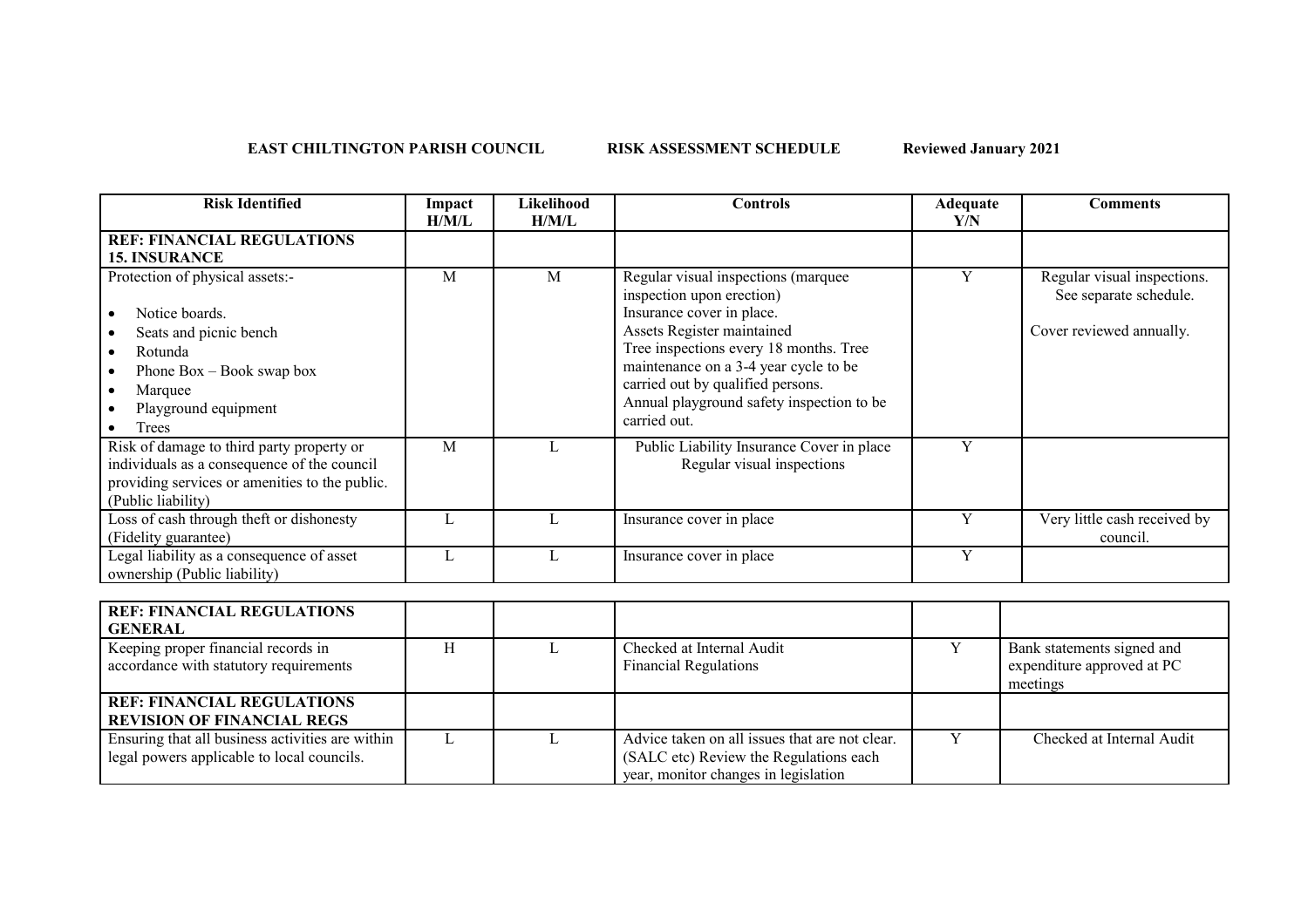| <b>REF: FINANCIAL REGULATIONS</b>            |              |   |                                             |                |                                 |
|----------------------------------------------|--------------|---|---------------------------------------------|----------------|---------------------------------|
| <b>LOANS AND INVESTMENTS</b>                 |              |   |                                             |                |                                 |
| Complying with restrictions on borrowing     | M            | L |                                             | Y              |                                 |
| <b>REF: FINANCIAL REGULATIONS</b>            |              |   |                                             |                |                                 |
| <b>PAYMENT OF SALARIES</b>                   |              |   |                                             |                |                                 |
| Ensuring that all requirements are met under | M            | L | Ensure Council understands and complies     | Y              | Checked at Internal Audit       |
| employment law and Inland Revenue            |              |   | with current PAYE and National Insurance    |                |                                 |
| regulations                                  |              |   | legislation                                 |                |                                 |
| <b>REF: FINANCIAL REGULATIONS</b>            |              |   |                                             |                |                                 |
| <b>INCOME</b>                                |              |   |                                             |                |                                 |
| Ensuring that all requirements are met under | M            | L | Ensure Council understands and complies     | $\overline{Y}$ | Checked at Internal Audit       |
| Customs and Excise regulations               |              |   | with current VAT legislation                |                |                                 |
| <b>REF: FINANCIAL REGULATIONS</b>            |              |   |                                             |                |                                 |
| <b>ANNUAL ESTIMATES (BUDGET)</b>             |              |   |                                             |                |                                 |
| <b>BUDGETARY CONTROL</b>                     |              |   |                                             |                |                                 |
| Ensuring the adequacy of the annual precept  | M            | L | Reviewed regularly by council               | Y              | Forecasts for income and        |
| with sound budgeting arrangements            |              |   |                                             |                | expenditure for current year    |
|                                              |              |   |                                             |                | produced, showing comparison to |
|                                              |              |   |                                             |                | actual and original budget      |
| <b>REF: FINANCIAL REGULATIONS</b>            |              |   |                                             |                |                                 |
| ORDERS FOR WORK, GOODS AND                   |              |   |                                             |                |                                 |
| <b>SERVICES CONTRACTS</b>                    |              |   |                                             |                |                                 |
| Monitoring of performance against agreed     | M            | L | Reviewed at Internal Audit                  | $\overline{Y}$ |                                 |
| standards.                                   |              |   |                                             |                |                                 |
| <b>REF: FINANCIAL REGULATIONS</b>            |              |   |                                             |                |                                 |
| <b>ANNUAL ESTIMATES (BUDGET)</b>             |              |   |                                             |                |                                 |
| <b>BUDGETARY CONTROL</b>                     |              |   |                                             |                |                                 |
| Ensuring the proper use of funds granted to  | $\mathbf{L}$ | M | Review of accounts and benefit to residents | $\overline{Y}$ | Checked at Internal audit       |
| local community bodies under specific        |              |   | discussed at time of application.           |                |                                 |
| powers or under section 137                  |              |   | Separately recorded accounts.Authorisation  |                |                                 |
|                                              |              |   | of payments recorded in minutes.            |                |                                 |
| <b>REF: STANDING ORDERS</b>                  |              |   |                                             |                |                                 |
| Proper, timely and accurate recording of     | M            | L | Minutes checked by Chairman before issue.   | Y              | All minutes approved by council |
| council business in the minutes              |              |   |                                             |                | as a true record.               |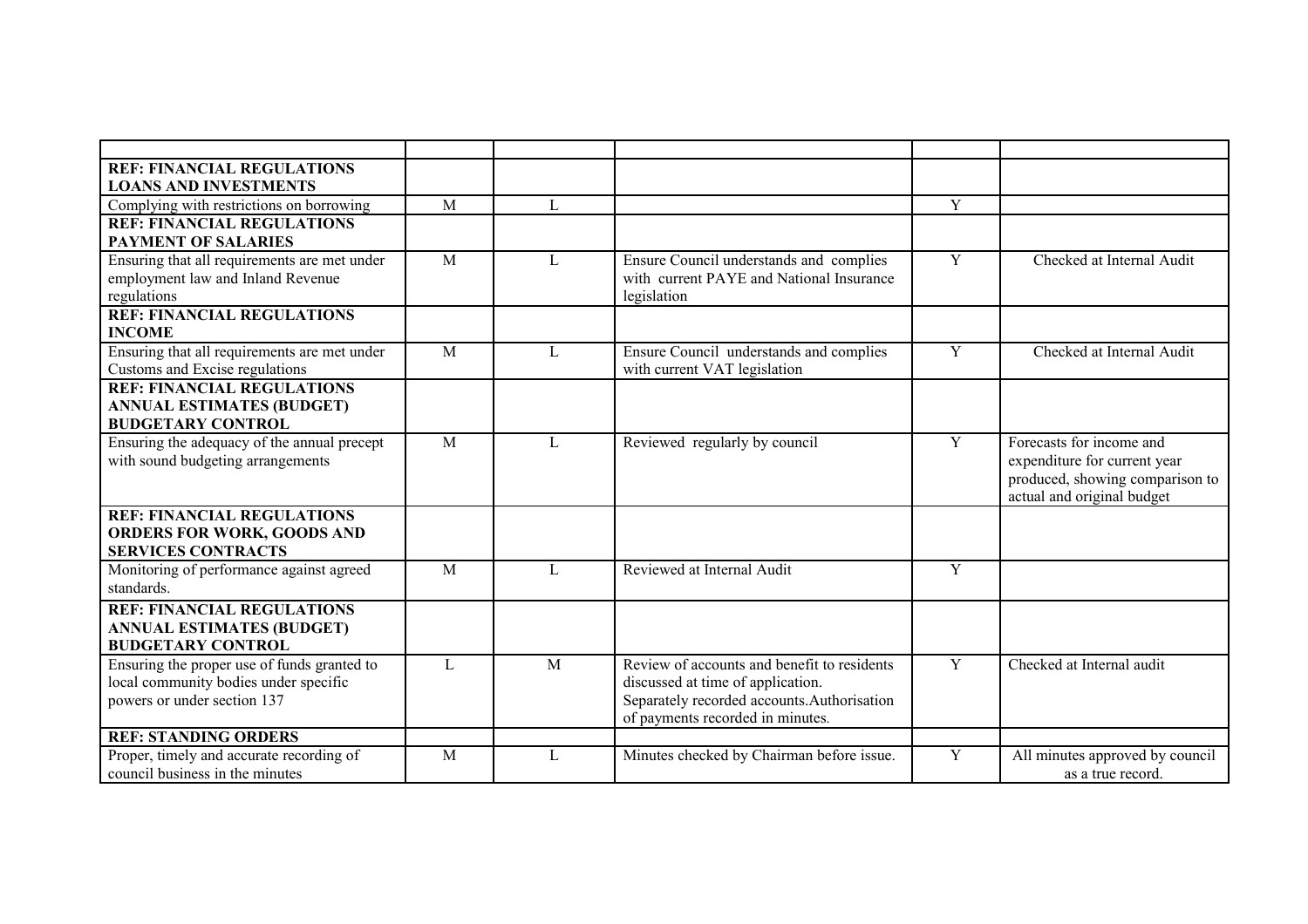| <b>REF: INFORMATION FOR</b><br><b>PARISHIONERS</b>                                                          |   |                                                                                                        |   |                                                                                                           |
|-------------------------------------------------------------------------------------------------------------|---|--------------------------------------------------------------------------------------------------------|---|-----------------------------------------------------------------------------------------------------------|
| Responding to electors wishing to exercise<br>their rights of inspection                                    |   | As set out in Freedom of Information<br>Schedule which is reviewed by the Council<br>from time to time | Y | Published on website.                                                                                     |
| <b>REF: STANDING ORDERS - ORDER OF</b><br><b>BUSINESS</b>                                                   |   |                                                                                                        |   |                                                                                                           |
| Meeting the laid down timetables when<br>responding to consultation invitations.                            |   | Put on agenda as received<br>Agenda agreed by Chairman prior to<br>meeting                             | Y | Clerk checks that there is<br>adequate time for response and if<br>not makes alternative<br>arrangements. |
| <b>REF: STANDING ORDERS -</b><br><b>INSPECTIONS OF DOCUMENTS</b>                                            |   |                                                                                                        |   |                                                                                                           |
| Proper document control                                                                                     | M | Statutory requirements observed.<br>All computer files backed up regularly and<br>stored in fire safe  | Y |                                                                                                           |
| <b>REF: STANDING ORDERS -</b><br><b>INTERESTS</b>                                                           |   |                                                                                                        |   |                                                                                                           |
| Register of members' interests and gifts and<br>hospitality in place, complete, accurate and up<br>to date. | M | Onus on individual members to notify clerk<br>that changes have occurred.                              | Y | Reminder on each agenda.                                                                                  |

| <b>Risk Identified</b>                        | Impact | Likelihood | Controls                                | Adequate | <b>Comments</b>                  |
|-----------------------------------------------|--------|------------|-----------------------------------------|----------|----------------------------------|
|                                               | H/M/L  | H/M/L      |                                         | Y/N      |                                  |
| <b>REF:</b> Information for Parishioners from |        |            |                                         |          |                                  |
| <b>East Chiltington Parish Council</b>        |        |            |                                         |          |                                  |
| A libel claim against the Parish Council for  |        |            | Published in draft form before approval |          | Minutes are noted as Draft prior |
| publishing a defamatory comment, inaccuracy   |        |            |                                         |          | to agreement by full council     |
| of data, personal opinion                     |        |            |                                         |          |                                  |
|                                               |        |            |                                         |          |                                  |

| <b>ASSESSMENT</b><br>DICY<br>PICK |      |                                                                                                       |                                 |
|-----------------------------------|------|-------------------------------------------------------------------------------------------------------|---------------------------------|
| Traffic                           | IVI. | $\cdots$<br>$\mathbf{r}$<br>- -<br>$\sim$<br>Clothing must be worn<br>Visability<br>H <sub>1</sub> gh | Clothing and equipment provided |